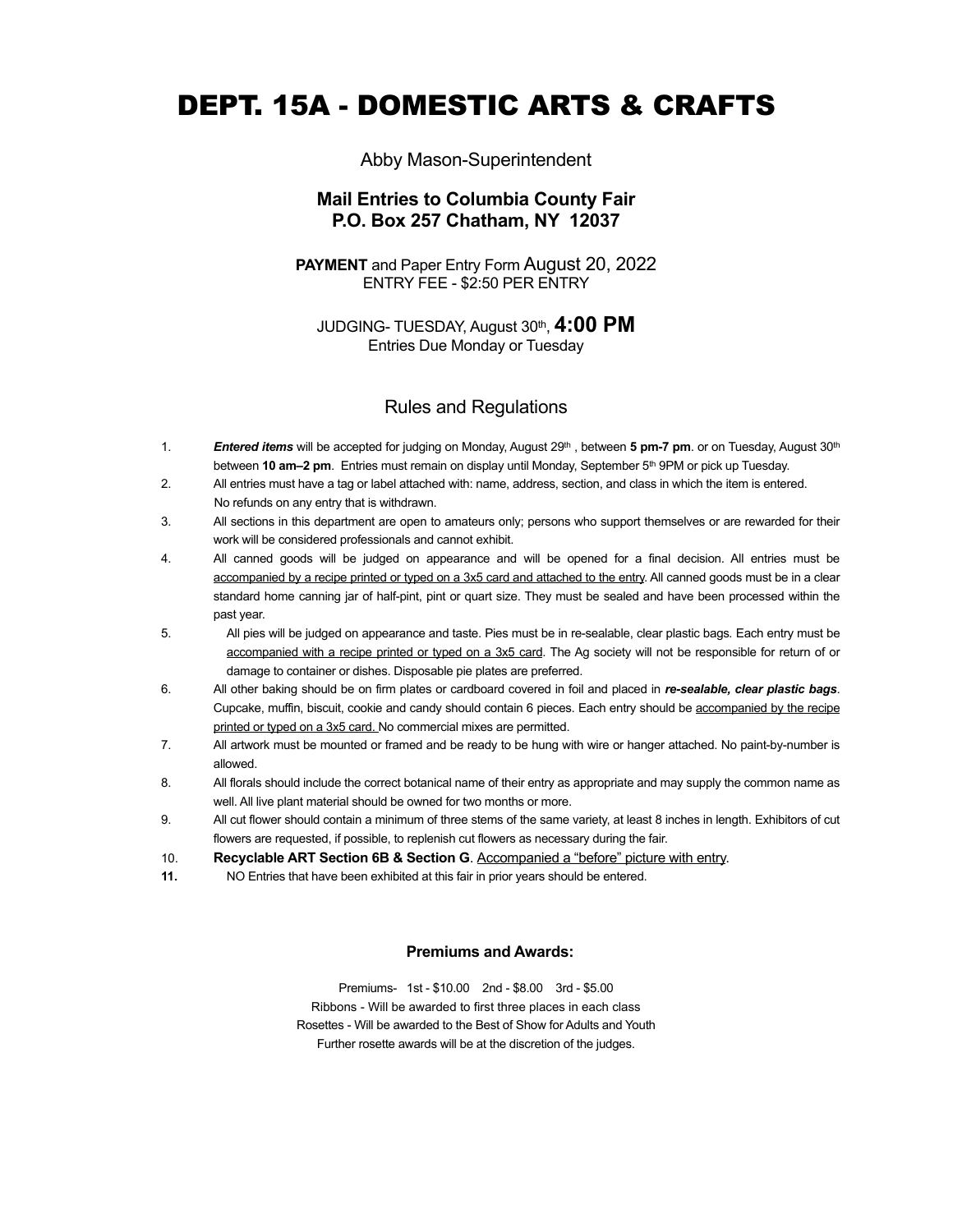#### **Section1 – Canning**

Class A: Fruits Class B: Vegetables Class C: Pickles Class D: Jams & Jelly Class E: Any Other

## **Section2 – Baking**

Class A: Pies Class B: Cakes/Cup Cakes Class C**:** Quick Breads**/**Muffins/Biscuits (6) Class D: Yeast &Breads Class E: Cookies (6) Class F: Candy (6)

#### **Section3 – Fine Arts**

Class A: Drawing -Any Class B: Pastels/Charcoal-Any Class C: Acrylic/Oil-Any Class D: Watercolor-Any Class E: Any Other

### **Section4 - Hand Crafts**

 Class A: Woven Items Class B: Basketry Class C: Wood CarvingClass D: Any Other

#### **Section5 – Flowers**

Class A: Dried Arrangement -Any Class B: Fresh Arrangement-Any Class C Potted Plants

#### **Section6 – Hobbies and Crafts**

Class A: Jewelry –Any Class B**: Recyclable ART** Rule#10 Class C: Holiday Ornaments/Seasonal Decorations Class D: Any Other

#### **Section7 – Needle Work**

Class A: Machine Sewing Class B: Needle Point, including, Embroidery Counted Cross Stitch, Tatting, etc. Class C. Knitting Crocheting (non-wool) LARGE (blankets, adult wear) Class D: Knitting Crocheting (non-wool) SMALL (Baby items, mittens, scarves) Class E: Any Other

#### **See Department 14A Quilting for Quilt Entries**

#### **Section8 – Youth Division**

**Entries Created by Child 12 and under** Class A: Canned Goods-Any Class B: Baked Goods-Any Class C: Artwork-Any Class D: Floral –Any Class E: Hobby & Crafts-Any Class F: Needlework-Any Class G: **Recyclable ART** rule#10 Class H: Any Other